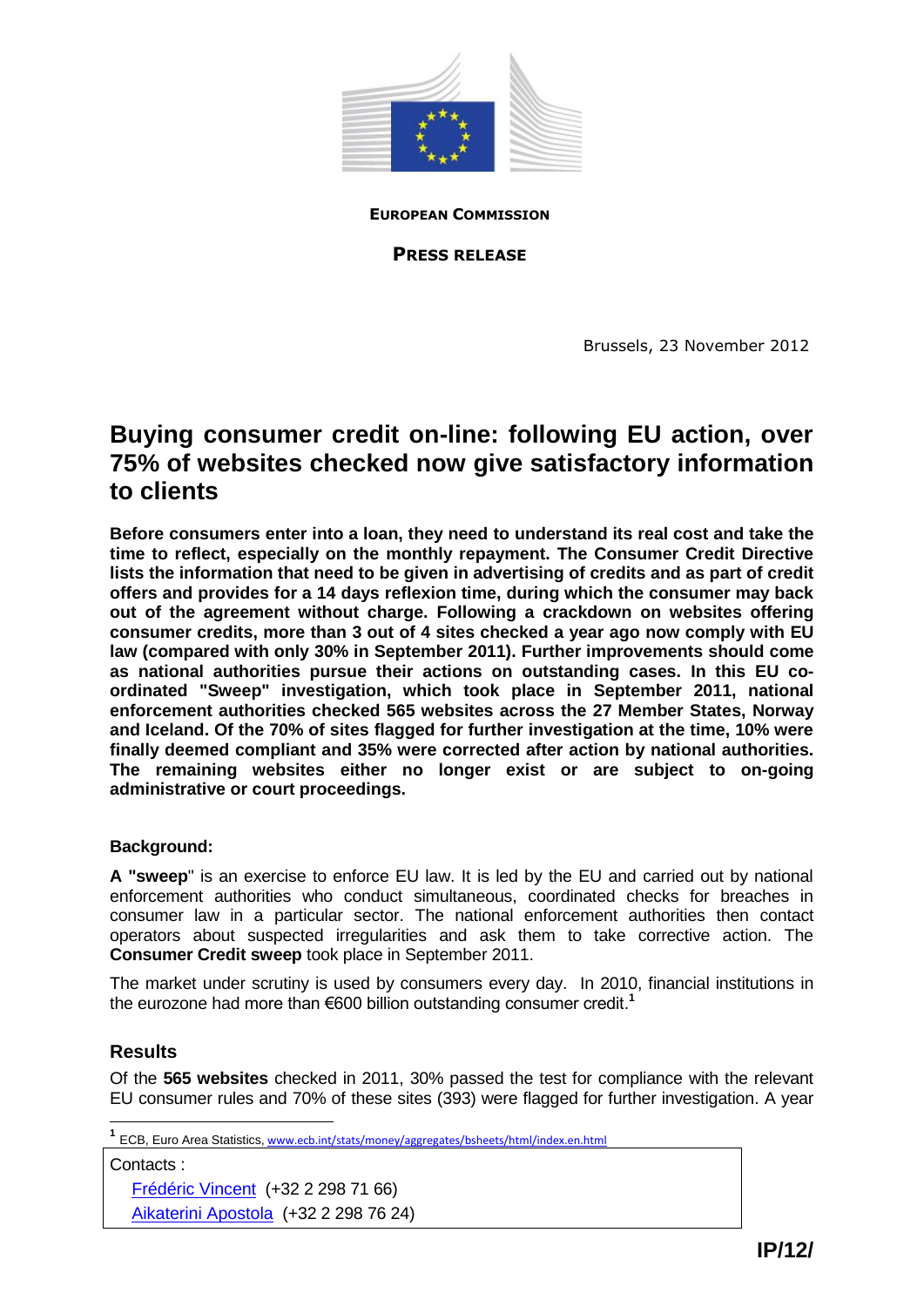later, 57 additional sites were finally considered to be compliant, 18 no longer exist, 194 were corrected following action by national authorities and 124 are still the subject of administrative or legal proceedings in the countries concerned.

The main problems detected in this sweep were:

- **Missing information in consumer credit advertising** (e.g. on the annual percentage rate of charge (APR): 258 sites were failing to display all the standard information required by the Consumer Credit Directive.
- **Omission of key information on the offer and/or misleading presentation of the costs** (e.g. type of interest rate (fixed, variable or both), duration of the credit): 244 sites failed to give clear information about all the different elements of the total cost. **2**

### **For more information:**

Website: [http://ec.europa.eu/consumers/enforcement/sweeps\\_en.htm](http://ec.europa.eu/consumers/enforcement/sweeps_en.htm)

**MEMO/12/2**

 **2** See IP/12/6 on the first phase of the Sweep 2011